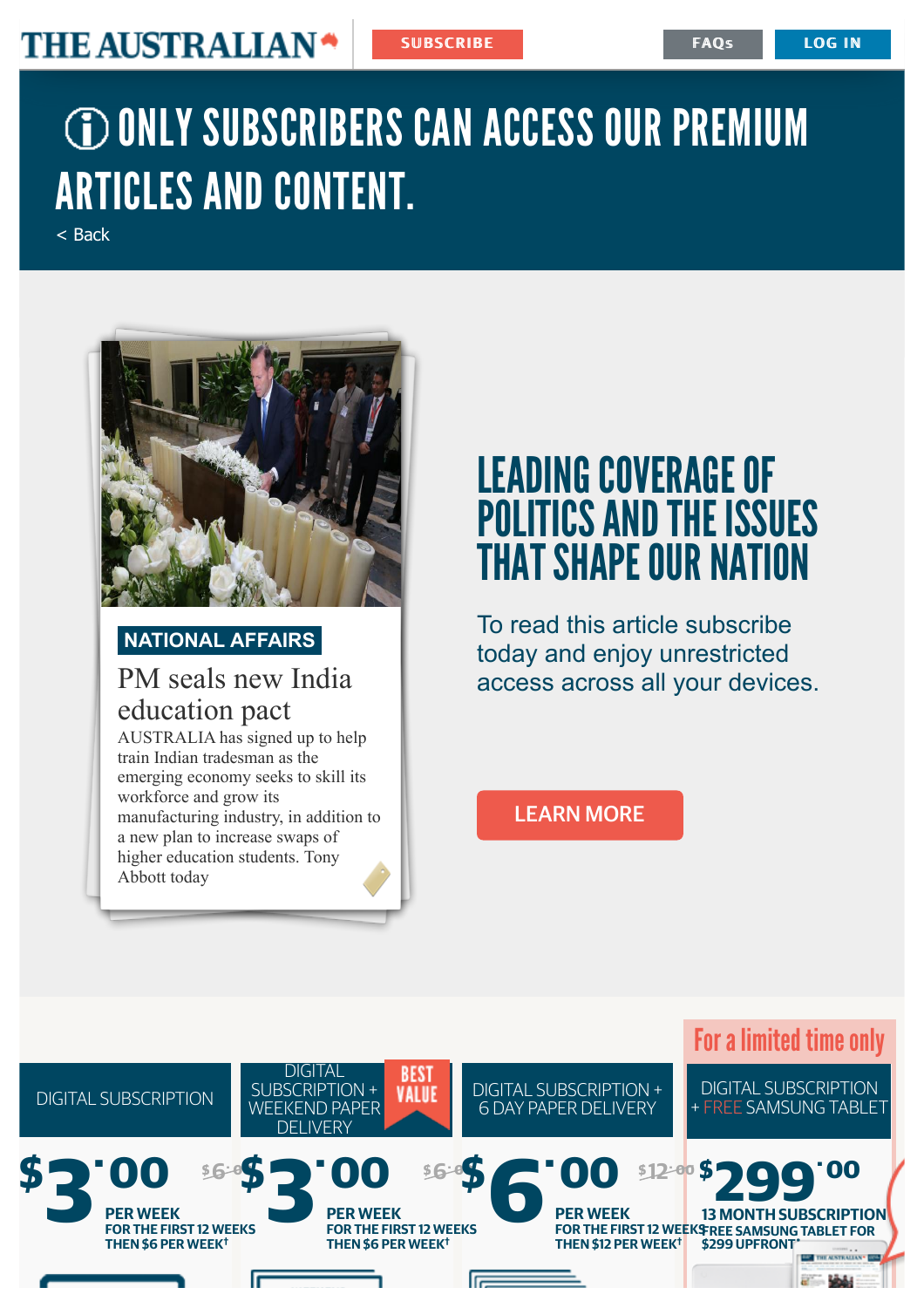

[Click here](http://myaccount.news.com.au/theaustralian/templateCampaign?campaignId=TA_GIFT_PURCHASE&int_medium=display&int_source=site-link&int_campaign=acq_onsite_landing_page&int_content=ongoing_gifting&sourceCode=TAWEB_ONS617) for Gifting offers

## UNRESTRICTED ACCESS TO ALL THE NEWS THAT MATTERS TO YOU

- Gain expert insight into national and world affairs with breaking news, indepth analysis and thought provoking commentary from our leading investigative journalists.
- Dive deeper in your downtime with in-depth stories, analysis and opinion
- Find inspiration with the best in food, wine, travel and summer sport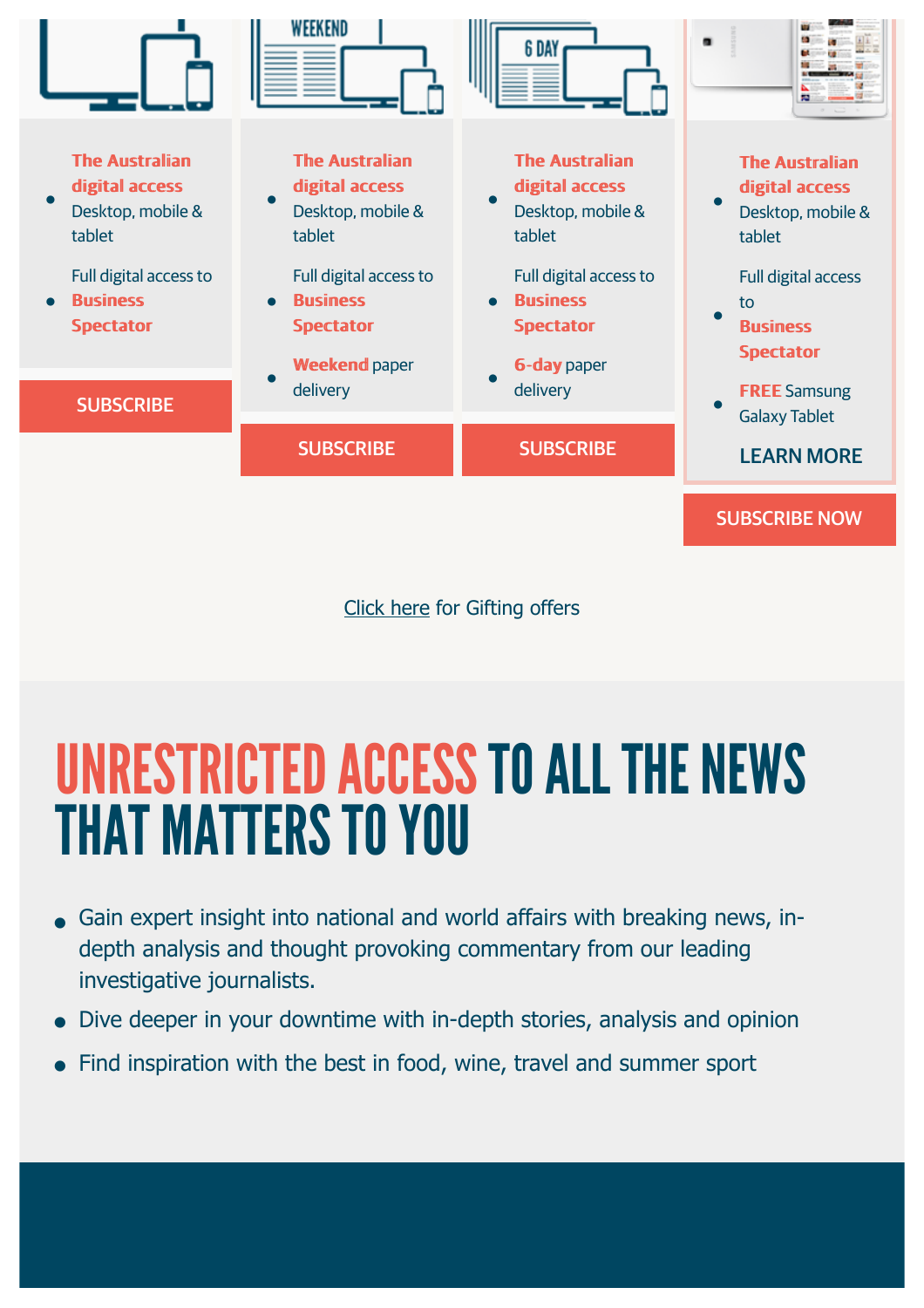## ON ALL YOUR DEVICES, ALL THE TIME

- Wake up to the news on your mobile and the immersive, enhanced tablet app (iPad & Android) automatically downloaded each morning
- Never miss a thing with access to the latest breaking news and commentary across all your devices, anytime, anywhere
- Stay ahead of the business curve with unlimited access to Business Spectator, including the premium app for iPad



# FREQUENTLY ASKED QUESTIONS

| How many newspapers will I receive as part of my offer?         |  |
|-----------------------------------------------------------------|--|
| I am living overseas at the moment. Can I still subscribe?      |  |
| Can I purchase a gift subscription for another person?          |  |
| When will my subscription end?                                  |  |
| What if I am not sure whether your offer is suitable for me?    |  |
| Can I share my subscription with other members of my household? |  |
| What if I already have a newspaper subscription?                |  |
| Can I check and amend my details online?                        |  |